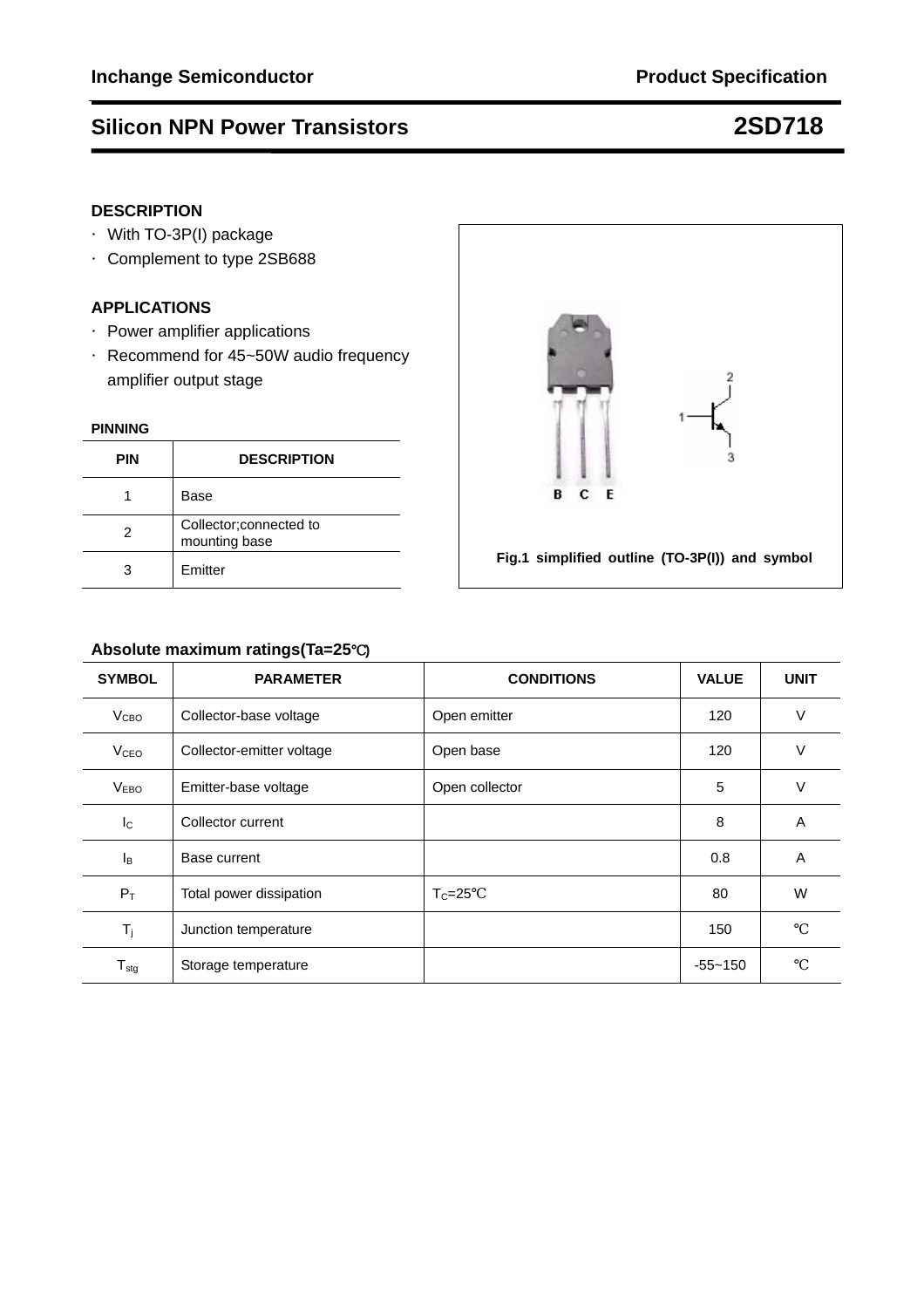### **CHARACTERISTICS**

#### **Tj=25**℃ **unless otherwise specified**

| <b>SYMBOL</b>    | <b>PARAMETER</b>                     | <b>CONDITIONS</b>                   | <b>MIN</b> | TYP.              | <b>MAX</b> | <b>UNIT</b> |
|------------------|--------------------------------------|-------------------------------------|------------|-------------------|------------|-------------|
| $V_{(BR)CEO}$    | Base-emitter breakdown voltage       | $lC=50mA, lB=0$                     | 120        |                   |            | $\vee$      |
| $V_{CEsat}$      | Collector-emitter saturation voltage | $I_C = 5A$ ; $I_B = 0.5A$           |            |                   | 2.5        | V           |
| $V_{BE}$         | Base-emitter voltage                 | $I_C = 5A$ ; $V_{CE} = 5V$          |            |                   | 1.5        | V           |
| I <sub>CBO</sub> | Collector cut-off current            | $V_{CB} = 120V$ ; $I_E = 0$         |            |                   | 10         | $\mu$ A     |
| $I_{EBO}$        | Emitter cut-off current              | $V_{EB} = 5V$ ; $I_C = 0$           |            |                   | 10         | $\mu$ A     |
| $h_{FE}$         | DC current gain                      | $I_C = 1A$ ; $V_{CE} = 5V$          | 55         |                   | 160        |             |
| $f_T$            | <b>Transition frequency</b>          | $I_C = 1A$ ; $V_{CE} = 5V$          |            | $12 \overline{ }$ |            | MHz         |
| $C_{ob}$         | Output capacitance                   | $I_F = 0$ ; $V_{CB} = 10V$ ; f=1MHz |            | 170               |            | pF          |

### ◆ h<sub>FE</sub> Classifications

| R      | ∩      |  |
|--------|--------|--|
| 55-110 | 80-160 |  |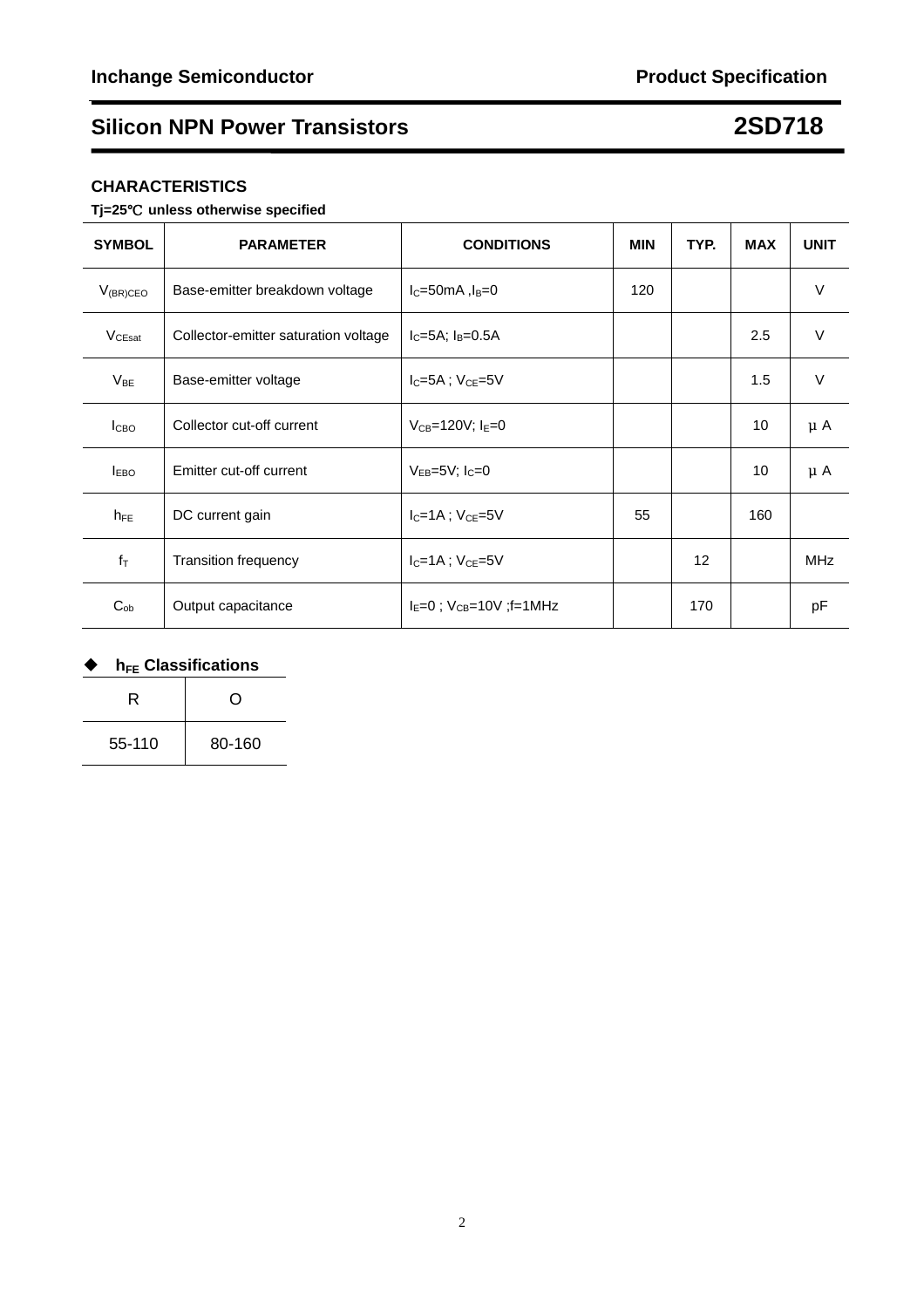#### **PACKAGE OUTLINE**